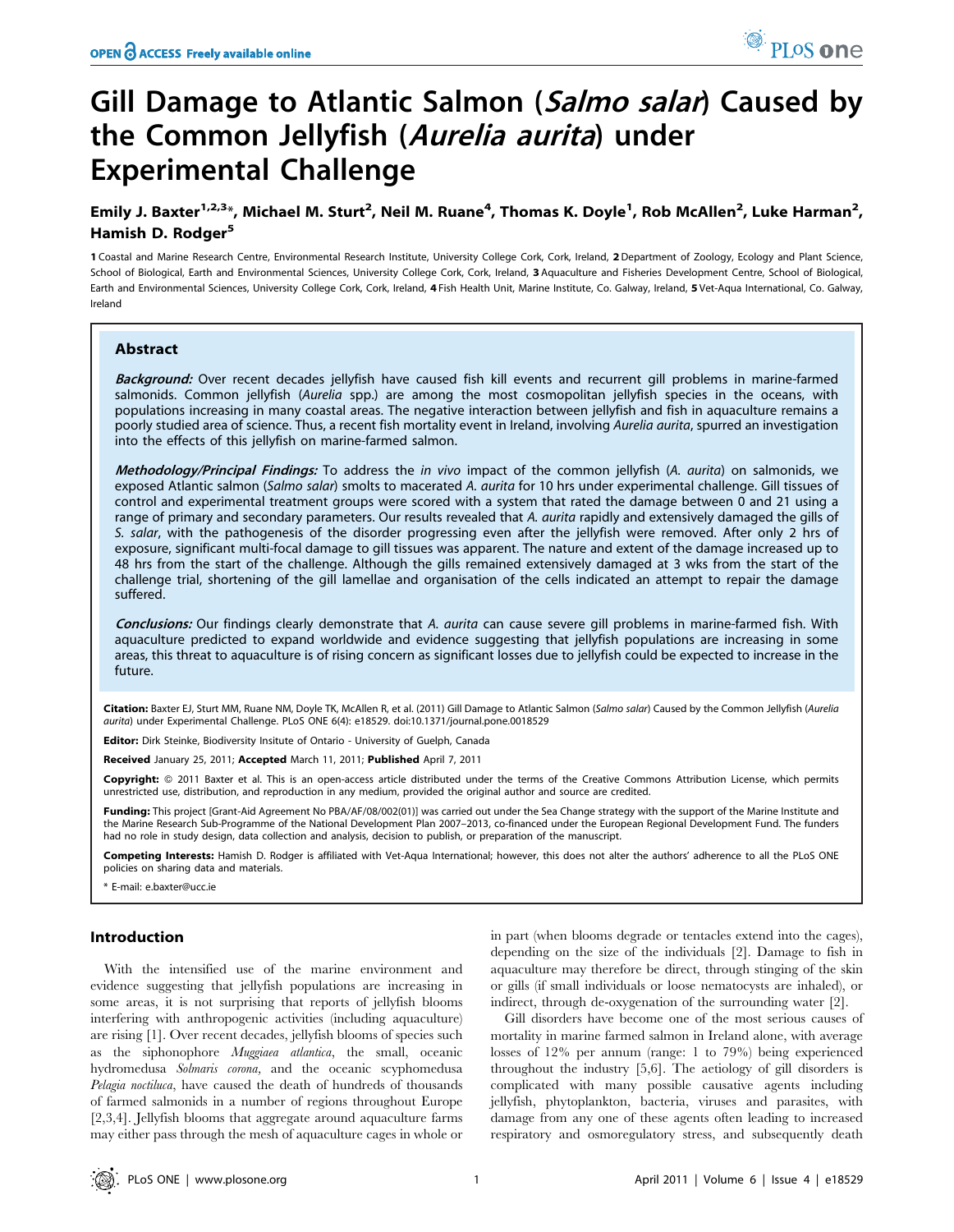[5,7]. Recent research has also implicated jellyfish as vectors of bacterial disease; whereby physical damage to the gills caused by nematocysts may be exacerbated with the introduction of bacterial pathogens, such as Tenacibaculum maritimum, carried by the jellyfish [8,9]. However, information in the literature about interactions between jellyfish and fish in aquaculture remains limited, not only in terms of the number of reported incidences but also to the species implicated. Furthermore, insufficient data exist about the species-specific pathogenesis and pathological damage caused by many jellyfish species that commonly occur around sites of aquaculture.

The common jellyfish, of the genus Aurelia, is one of the most cosmopolitan jellyfish in our oceans, with populations increasing in many coastal areas worldwide; much to the detriment of coastal industries such as fishing and power plant operations [10]. The sting of Aurelia spp. is considered quite benign to human skin inflicting only a very mild sting in thin-skinned regions of the body [11]. However, there have been a number of recorded incidences of Aurelia spp. interfering with aquaculture operations [2,12,13,14]. A recent, fish kill event at a commercial Atlantic salmon farm off the west coast of Ireland, in the summer of 2010, prompted an investigation into the impacts of this common and abundant species on marine-farmed fish. The aim of the current study was to explore the problem of gill damage in Atlantic salmon (Salmo salar) caused by the common jellyfish (A. aurita). To examine detailed histopathological changes in the gill tissues of experimental treatment and control fish, an in vivo experimental challenge trial was conducted with samples taken over a time series of up to 3 wks.

## Results

## Gross pathology

In response to 10 hrs exposure to macerated  $\Lambda$ , *aurita* tissue, some fish in the experimental treatment groups displayed persistent gross pathological changes of the gills over the course of the study. This presented as focal patches of haemorrhage or necrosis of the lamellae after 2 hrs of exposure. No other lesions were visible grossly on external or internal examination of the fish at any stage.

## Histopathology and gill scores

Throughout the challenge trial, the control groups had healthylooking gills with background levels of epithelial hyperplasia (cell proliferation) in small areas that were considered standard for farmed fish [H. D. Rodger, pers. obs.]. The gill scores of the control groups ranged from 0–5 over the course of the trials, with the fish showing no significant histopathology. Some fish showed signs of minor gill pathology; however, this was considered to be indicative of background damage. No parasites or bacteria (e.g. Tenacibaculum sp.) were observed on the gills of any fish over the duration of the experiment.

The gill lesions observed in the fish exposed to the jellyfish significantly worsened over the course of the challenge trial with a peak in gill damage 48 hrs after the start of the challenge (Figs. 1 and 2). At 3 wks (504 hrs) from the start of the experiment there were signs of early stage repair in the gill tissues. The gill scores for the experimental treatment groups ranged from 3–9 over the entire experiment, with most fish displaying moderate lesions considered to be of clinical significance (Fig. 1).

The clinical signs of gill disease for each sampling point detailed in hrs from the start of the experiment were: (a) 2 hrs–lamellae with multi-focal areas of epithelial sloughing, necrosis and haemorrhage; (b) 6 hrs–increased lamellar epithelial sloughing,

oedema and necrosis. Focal haemorrhages and cellular hypertrophy were also associated with the damaged areas; (c) 10 hrs–multifocal areas of haemorrhage, epithelial stripping (large areas where the epithelium was missing entirely), necrosis and oedema with obvious inflammation of the gill filaments as evidenced by the presence of granulocytes; (d) 24 hrs–all lesions detailed above were more extensive with significant necrotic and inflammatory areas and the appearance of 'ghost' cells (denucleated cells); (e) 48 hrs– the severity of the gill lesions increased once again with large areas of epithelial stripping, haemorrhage and lysis of erythrocytes; (f) 168 hrs (1 wk)–secondary lamellae fused throughout their length with significant hyperplasia and multiple small blood clots; (g) 504 hrs (3 wks)–extensive hyperplasia and fusion of lamellae remained; however, there was a reduction in the extent of the damage with few obvious signs of necrosis, sloughing or oedema. Shortening of the lamellae and organisation of the cells indicated an attempt to repair the damage suffered.

There was a highly significant difference in gill scores between the experimental treatment and the control groups and no significant difference within group replicates (Table 1). There was also a significant interaction with time; gill scores from 24 to 504 hrs (3 wks) from the start of the experiment were significantly higher than the first 3 sampling periods (Table 1).

#### **Discussion**

Several species of jellyfish have been observed to cause both large scale fish kill events and the more chronic problem of gill damage in marine-farmed fish. The potential interaction of the widespread and abundant jellyfish A. aurita with finfish aquaculture may have been previously underestimated and understudied. Recently, A. aurita was implicated in a severe case of gill damage and fish mortality on the west coast of Ireland [H. D. Rodger, pers. comm.], an incident which drove our investigation into the potential pathogenesis of gill disorders caused by this jellyfish. Importantly, our study represents the first experimental challenge trial undertaken with fish in culture and jellyfish.

In our experiments, Atlantic salmon showed distinct pathological changes to their gills with the loss of epithelial cells, focal haemorrhages and the onset of necrosis after only 2 hrs of exposure to A. aurita tissue. Importantly, the gill damage caused by A. aurita over the course of the trial significantly increased with time, even after the jellyfish had been removed. The fish also displayed a delayed inflammatory response that was obvious at 24 hrs after exposure as granulocytes became concentrated in the filaments. These results imply that even short-term exposure to jellyfish (for example, over a tidal cycle) could result in significant gill damage in marine-farmed fish; with the damage having the potential to progress in extent and severity even if no jellyfish are present. The exposed fish in the present study would have experienced severe respiratory and osmoregulatory problems throughout the course of the challenge trial, which may have compromised their survival under natural conditions. Interestingly, there were no mortalities of exposed fish and after 3 wks (504 hrs) from the start of the trial recovery appeared to have been initiated. However, in the natural environment without UV sterilisation and filtration systems, secondary bacterial infections, which are known to exacerbate gill damage [5], may have seriously impeded or prevented recovery and may have ultimately resulted in death.

Recently, an in vitro approach was used to demonstrate the cytotoxicity of cnidocyst extracts from A. aurita on rainbow trout gill assays at a cellular level [15]. Our data concur with these findings and additionally provide a critical, novel in vivo approach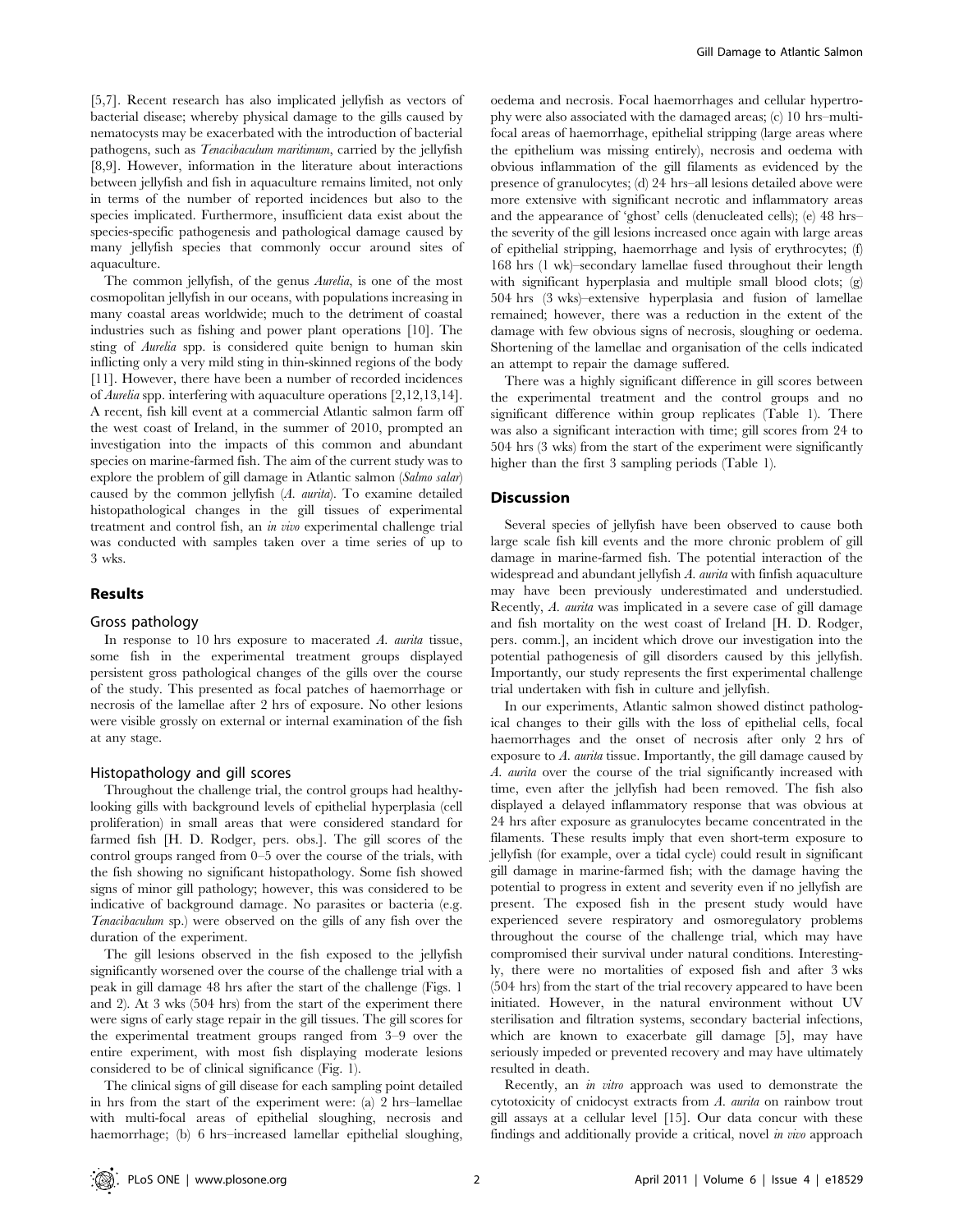

Figure 1. Photographic time series of gill lesions in fish exposed to Aurelia aurita under experimental challenge. Times expressed in hours from the start of the experiment. A: Healthy gills from control group (0 hr). B–F: Gills from experimental treatment groups. B: 2 hrs. C: 6 hrs. D: 24 hrs. E: 48 hrs. F: 3 wks. Using haematoxylin and eosin at  $200 \times$  magnification. doi:10.1371/journal.pone.0018529.g001

to assess the direct impact of an individual jellyfish species on farmed fish. Aurelia spp. medusae form particularly dense aggregations in many regions worldwide [16,17], an attribute that may be enhanced by their swimming behaviour in response to certain hydrodynamic conditions [18]. A significant increase in the abundance, frequency of occurrence and the distribution of Aurelia spp. over recent decades has also been noted in some locations [19]. Although speculation remains as to whether jellyfish populations are increasing in response to climate change, shifting climate cycles may alter the distribution and seasonal occurrence of temperate-boreal jellyfish species such as Aurelia spp. [20].

Over the last decade, the average yearly growth in the production of marine fishes was 11.9% worldwide. Although the rate of expansion may slow over the coming years, it is predicted that the aquaculture industry will continue to grow alongside an increased demand for fish and a decline in fisheries landings [21]. Therefore, the likelihood of detrimental interactions between Aurelia spp. and aquaculture operations can be expected to increase in the future. Furthermore, previous observations have shown that aquaculture pontoons may act to enhance A. aurita populations, possibly by providing a substrate for polyp settlement and growth as well as restricting water flow around the pontoon structures aiding medusa retention [22]. Consequently, the increased use of the marine environment for aquaculture may inadvertently promote jellyfish blooms and may subsequently have severe implications for fish health and survival throughout the bloom periods. Future studies investigating ecologically sound mitigation methods to prevent the biofouling of jellyfish polyps on aquaculture structures, as well as methods to prevent jellyfish material from entering the fish cages are essential if the significant economic losses and the impact on finfish health in aquaculture are to be limited.

The impacts of jellyfish blooms on finfish in aquaculture are not exclusive to salmon production, and are likely to occur in all areas where Aurelia spp. and other jellyfish are common. Our data have global relevance, as jellyfish have affected or may potentially affect highly productive aquaculture operations in regions such as Asia, north-western Europe, Australia and South America [2,3,13,22]. In summary, our study clearly demonstrates that  $A$ . *aurita* is as an agent of severe gill disease in marine-farmed salmon. The findings presented here improve our understanding of the potential threat of this cosmopolitan jellyfish to finfish aquaculture, as well as our knowledge of the nature and extent of the damage caused which will be applicable to field investigations.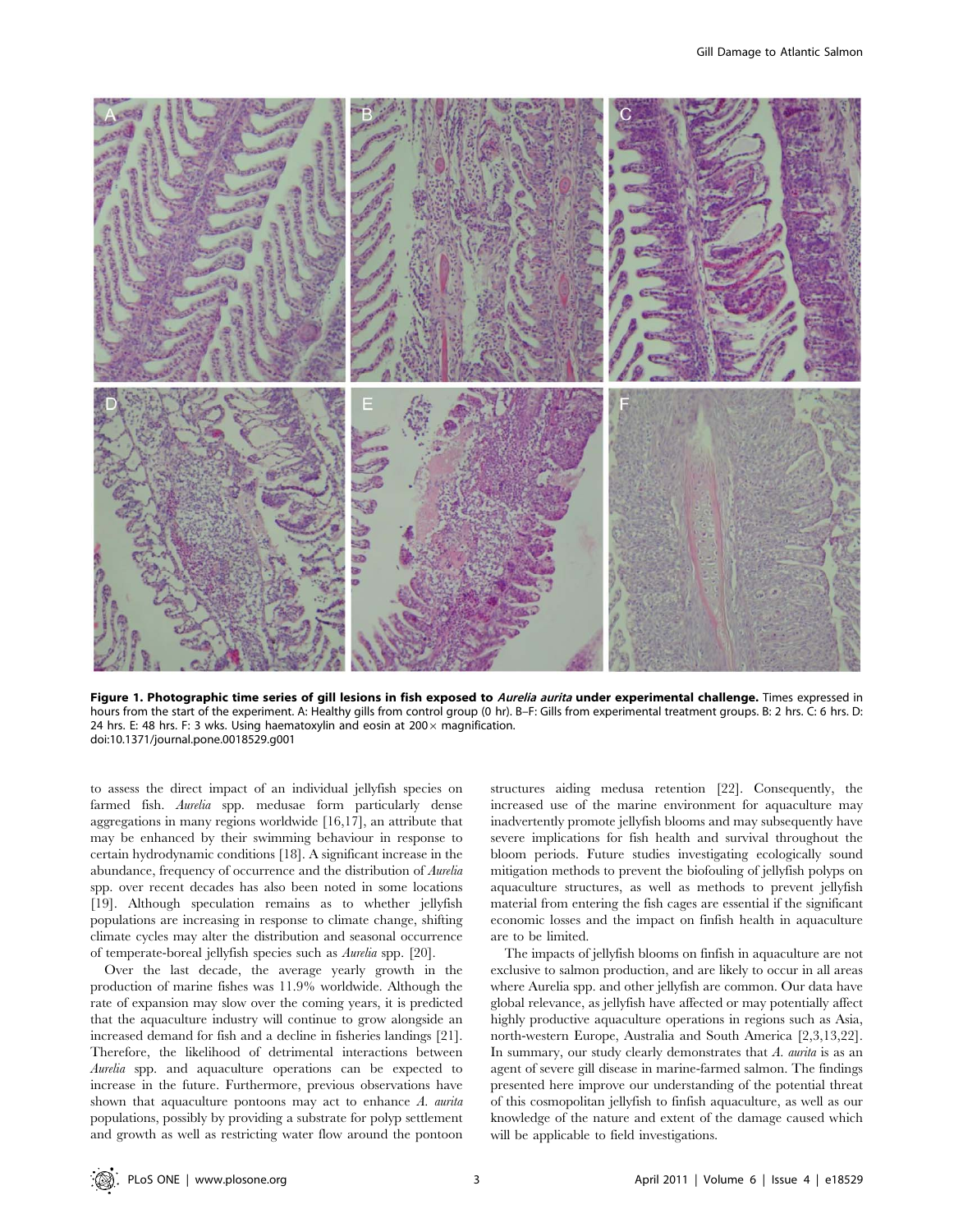

Figure 2. Gill scores of control and test groups with time from the start of the experiment. Gill scores for Control group 1 (C1), Control group 2 (C2), Test group 1 (T1) and Test group 2 (T2). All values are means  $\pm$  1 S.E. (n = 5). doi:10.1371/journal.pone.0018529.g002

## Materials and Methods

## Ethics statement

This study was carried out in strict accordance with the recommendations for the care and use of Laboratory Animals in Science and Training (Ireland) and the experimental protocol was conducted under the regulations of the Cruelty to Animals Act 1876, as amended by European Communities Regulations 2002 and 2005, approved by the Department of Health and Children, Ireland (Licence number: B100/4280). The protocol was approved by the University College Cork Animal Experimentation Ethics Committee (Review number: 2009/#41). All sampling was performed post-mortem on animals that were euthanized with a lethal dose of MS-222 (tricaine methanesulfonate). All efforts were made to minimise suffering. The facilities at the Aquaculture and Fisheries Development Centre were subject to inspection and approved as suitable premises for experimental procedures by the Department of Agriculture, Fisheries and Food, Ireland.

#### Fish maintenance

Hatchery-raised (S1, 1 year old) Atlantic salmon smolts were obtained from the hatchery at the Marine Institute, Furnace, Newport, County Mayo, Ireland and seawater adapted on arrival at the Aquaculture and Fisheries Development Centre, University College Cork, Ireland. The experimental setup comprised of 44 fish in each control (x 2) and experimental (x 2) treatment group. The fish had an initial average weight of  $65.1 \pm 19.6$  g (mean  $\pm 1$ S.D.,  $n = 65$ ) and were kept at a stocking density of 9.5 kg/m<sup>3</sup>. All groups were maintained in 300 L of flowing seawater (salinity, 33‰) at  $11\pm1$ °C with supplemented air to keep dissolved oxygen at 7.5 mg/L or higher. The photoperiod was maintained on a 12 hr light:12 hr dark cycle and the fish were fed a standard commercial pellet diet (Skretting: Atlantic smolt) throughout the day by automatic feeders.

#### Experimental setup

The challenge specimens of the common jellyfish A. aurita, were collected 48 hrs prior to the challenge start time from Glengarriff Harbour in Glengarriff Bay, south-west Ireland  $(51°44'56 N,$  $09^{\circ}32'33$  W). The jellyfish were collected by hand from the harbour, placed in buckets and kept cool with ice blocks until returned to the laboratory. In the laboratory, the jellyfish were transferred to a clean, isolated seawater tank without food until the start of the trials. Immediately prior to the challenge trials, the

| Source of variation | df  | F      | p       | <b>Significant pairwise comparisons</b>                     |
|---------------------|-----|--------|---------|-------------------------------------------------------------|
| Group               |     | 107.97 | < 0.001 | T1 & T2 $>$ C1 & C2*                                        |
| Time                | 6   | 8.77   | < 0.001 | 0 hrs $<$ 68 hrs*                                           |
|                     |     |        |         | 2 hrs $<$ 24, 48 & 168 hrs* 6 hrs $<$ 24, 48, 168, 504 hrs* |
|                     |     |        |         | 10 hrs $<$ 168 hrs*                                         |
| Group*Time          | 18  | 5.49   | < 0.001 | -                                                           |
| Error               | 112 |        |         |                                                             |
| Total               | 141 |        |         |                                                             |

Table 1. Two-way ANOVA for gill scores across groups and sampling times.

Groups: T1 = test group 1, T2 = test group 2, C1 = control group 1, C2 = control group 2; Sampling times are in hours (hrs) after the start of the experiment. \*Indicates significance at  $p < 0.001$ .

doi:10.1371/journal.pone.0018529.t001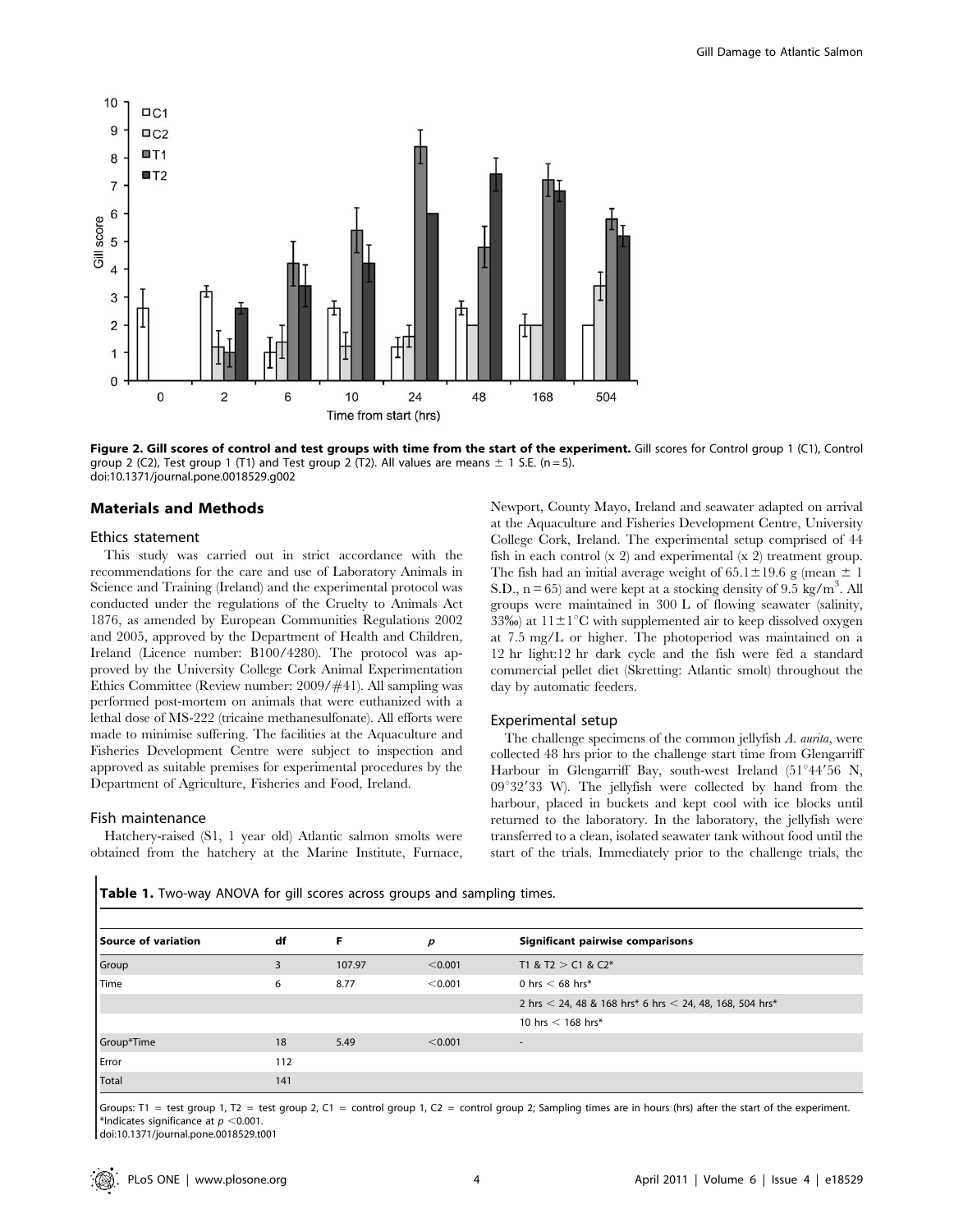jellyfish were weighed out into two buckets of equal biomass  $(1.8 \text{ kg}, \sim 20 \text{ individuals})$ . In order to simulate the exposure of marine-farmed salmon to jellyfish, which must have first passed through the cage mesh, the jellyfish were macerated into pieces a few centimetres in diameter.

The outflows of all tanks containing the experimental and control fish groups were covered with a 1-mm stainless steel mesh. This was undertaken in order to prevent large pieces of jellyfish leaving the experimental tanks and to deliver the same environment in the control tanks. The filtration system in the recirculation unit was fitted with 5-um mesh mechanical filter bags (and changed regularly) to prevent gelatinous material or free nematocysts from entering the re-circulation system. The fish were also kept off feed for 24 hrs prior to the start of the challenge.

#### Sampling

Prior to the challenge (time 0 hr), 5 fish were sampled randomly across the tanks. The challenge began when the macerated jellyfish were added to the two experimental treatment tanks. The fish in the experimental groups were exposed to the macerated A. aurita for 10 hrs before all gelatinous material was removed. Five fish were sampled from each tank at 2, 6, 10, 24, 48, 168 (1 wk) and 504 (3 wks) hrs from the start of the challenge. Fish were sampled randomly one tank at a time with buckets and nets being isolated between control and experimental treatment tanks. Fish were placed into 10 L buckets containing a lethal dose of anaesthetic (MS-222 (tricaine methanesulfonate): 100 mg/L) before their length and weight were measured and tissue samples taken.

The fish and gills were examined for gross pathology and then the second gill arch on the left-hand side was excised from each fish. Gills were immediately fixed in 10% neutral-buffered formalin for histological analysis. Tissues were then paraffin embedded and cut into 5-um sections and stained with haematoxylin and eosin. Samples were then scanned microscopically at  $40\times$ ,  $100\times$  and  $400\times$  magnifications.

#### Gill scores

A semi-quantitative scoring system, developed by Mitchell et al. [In prep], was used for histopathological examination of the gills. The scoring system combines scores for primary and secondary criteria. The score for the primary parameters (ranging from 0–3 for each gill analysed) is based on the presence, severity and extent

#### References

- 1. Purcell JE, Uye S, Lo W-t (2007) Anthropogenic causes of jellyfish blooms and their direct consequences for humans: a review. Marine Ecology Progress Series 350: 153–174.
- 2. Båmstedt U, Fosså JH, Martinussen MB, Fossahagen A (1998) Mass occurence of the physonect siphonophore Apolemia uvaria (Lesueur) in Norwegian waters. Sarsia 83: 79–85.
- 3. Doyle TK, De Haas H, Cotton D, Dorschel B, Cummins V, et al. (2008) Widespread occurrence of the jellyfish Pelagia noctiluca in Irish coastal and shelf waters. Journal of Plankton Research 30: 963–968.
- 4. Fossa˚ JH, Flood PR, Olsen AB, Jensen F (2003) Sma˚ og usynlige, men plagsomme maneter av arten Muggiaea atlantica (Small and invisible, but troublesome jellyfish of the species Muggiaea Atlantica) Fisken og Havet (Fish and Sea) 2: 99–103. (Translated into English from Norwegian).
- 5. Rodger HD (2007) Gill disorders: an emerging problem for farmed Atlantic salmon (Salmo salar) in the marine environment? Fish Veterinary Journal 9: 38–48.
- 6. Rodger HD, Mitchell SO (2007) Epidemiological observations of pancreas disease of farmed Atlantic salmon, Salmo salar L., in Irealnd. Journal of Fish Diseases 30: 157–167.
- 7. Rodger HD, Henry L, Mitchell SO (2011) Non-infectious gill disorders of marine salmonid fish. Reviews in Fish Biology and Fisheries: In Press. DOI: 10.1007/s11160-11010-19182-11166.
- 8. Delannoy CMJ, Houghton JDR, Fleming NEC, Ferguson HW (2011) Mauve Stingers (Pelagia noctiluca) as carriers of the bacterial fish pathogen Tenacibaculum maritimum. Aquaculture 311: 255–257.

of: epithelial hyperplasia (increased cell production), lamellar fusion and cellular anomalies (including degeneration, necrosis and sloughing). An additional score of 1 is added accordingly for the presence (not severity) of each of the following secondary parameters: hypertrophy (enlarged cells), inflammation, oedema, eosinophilic granular cells, circulatory damage (e.g. haemorrhage, telangiectesias (dilated blood vessels), congestion, and the presence of bacterial (e.g. epitheliocystis, Tenacibaculum spp.) and parasitic pathogens (e.g. Costia, Neoparmoeba, Trichodina).

The score can thus range from 0 to 21 and be interpreted as follows:  $0-3 =$  no significant pathology,  $4-6 =$  mild gill pathology of minor clinical significance,  $7-9 =$  moderate gill pathology of clinical significance,  $\geq 10$  = severe gill pathology of high clinical significance.

#### Statistical analysis

A two-way analysis of variance (ANOVA) was conducted to assess the interaction between gill score in relation to group (2 experimental treatment and 2 control groups) and **time** from the start of the experiment. Normality and homoscadacity were tested for prior to analysis using box-plot visualisation and Levene's test respectively. Significant ANOVA results were investigated posthoc using Tukey's pairwise comparisons.

## Acknowledgments

We would like to thank the technical staff at the Department of Zoology, Ecology and Plant Science for their technical assistance. Furthermore, we would like to thank Dr Maria O'Mahoney and Dr Sarah Culloty of the Aquaculture and Fisheries Development Centre as well as the Biological Services Unit for facilitating and supporting this research. Thanks also to Deirdre Cotter for raising and supplying the Atlantic salmon smolts, Cathy Hickey for processing the tissues for histology and to Mary-Catherine Gallahger, Thomas Bastian, and Rebecca Martin for their assistance in the study. Anonymous feedback from two reviewers helped to improve this manuscript.

#### Author Contributions

Conceived and designed the experiments: EJB MMS NMR HDR. Performed the experiments: EJB. Analyzed the data: EJB HDR. Wrote the paper: EJB HDR. Constructed the experimental system: EJB MMS LH. Animal care and maintenance: EJB MMS. Collected the data: EJB MMS NMR TKD. Edited the manuscript: TKD MMS NMR RM.

- 9. Ferguson HW, Delannoy CMJ, Hay S, Nicolson J, Sutherland D, et al. (2010) Jellyfish as vectors of bacterial disease for farmed salmon (Salmo salar). Journal of Veterinary Diagnostic Investigation 22: 376.
- 10. Mills CE (2001) Jellyfish blooms: Are populaitons increasing globally in response to changing ocean conditions? Hydrobiologia 451: 55–68.
- 11. Burke WA (2002) Cnidarians and human skin. Dermatologic Therapy 15: 18–25.
- 12. Roberts RJ, Rodger HD (2001) The pathophysiology and systematic pathology of teleosts. In: Roberts RJ, ed. Fish pathology: Saunders Publishing. pp 55– 13.
- 13. Willcox S, Moltschaniwskyj NA, Crawford CM (2008) Population dynamics of natural colonies of Aurelia sp. scyphistomae in Tasmania, Australia. Marine Biology 154: 661–670.
- 14. Yasuda T (1988) Studies on the common jelly-fish, Aurelia aurita (Linne). Tokyo (in Japanese with English abstract): Japanese Fisheries Resource Conservation Association. 139 p.
- 15. Helmholz H, Johnston B, Ruhnau C, Prange A (2010) Gill cell toxicity of northern boreal scyphomedusae Cyanea capillata and Aurelia aurita measured by an in vitro cell assay. Hydrobiologia 645: 223–234.
- 16. Suchman CL, Brodeur RD (2005) Abundance and distribution of large medusae in surface waters of the northern California Current. Deep Sea Research Part II: Topical Studies in Oceanography 52: 51–72.
- 17. Hamner WM, Hamner PP, Strand SW (1994) Sun-compass migration by Aurelia aurita (Scyphozoa): population retention and reproduction in Saanich Inlet, British Columbia. Marine Biology 119: 347–356.